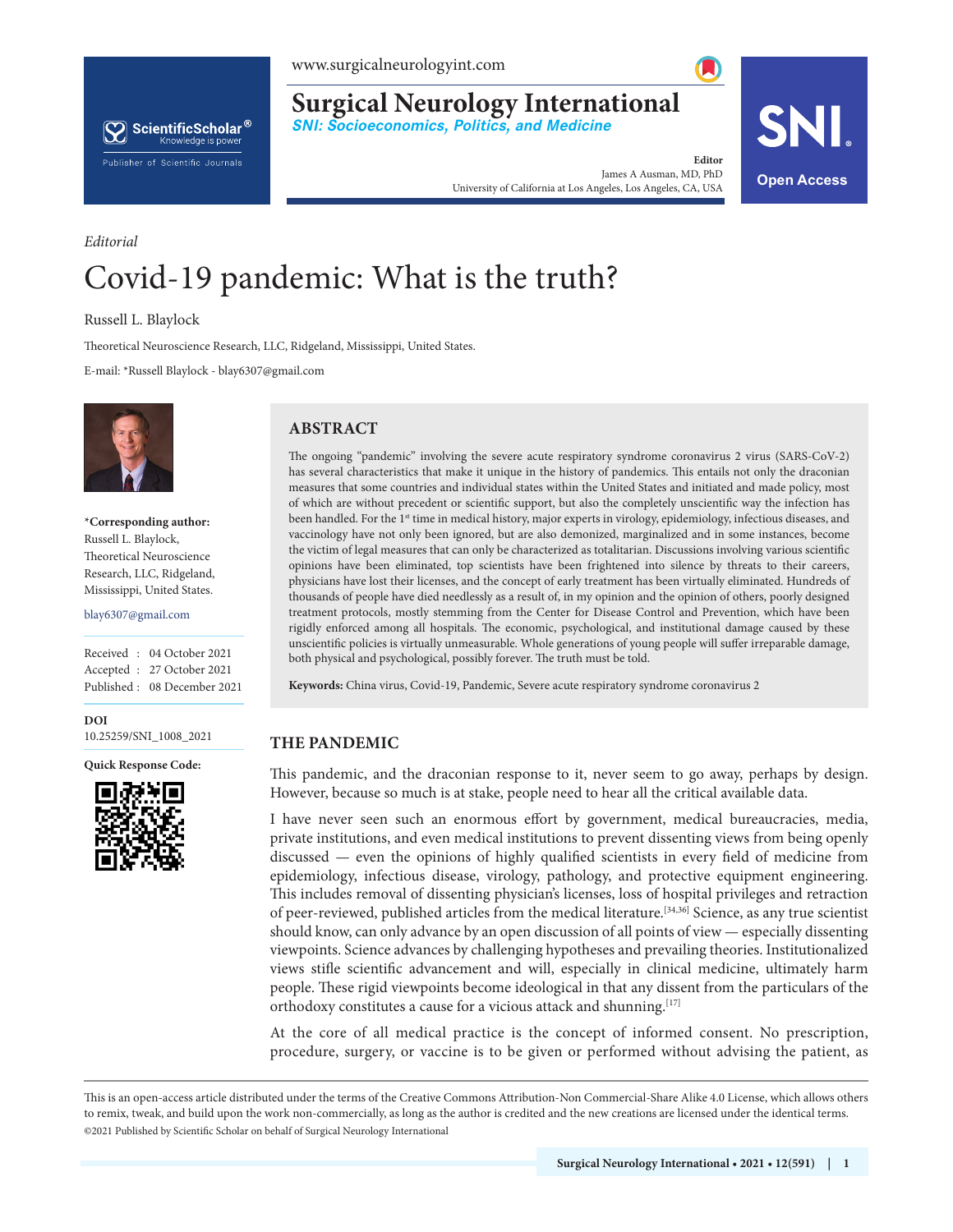regards the possible risks and benefits. According to the principle of informed consent, a patient - or in this case, the public at large — must be informed of the indications for the treatment, the efficacy of the treatment, possible available alternatives to the proposed treatment, and most importantly, all the potential side effects and complications, whether acute or long term. This is especially so for new and relatively untested procedures. For example, it has been estimated that for a new type of vaccine or especially genetic treatment, a minimum of 10 years of testing are required.

# **WHAT IS INFORMED CONSENT: THE VACCINE, AND THE IMMUNE SYSTEM?**

The most common cause for medical malpractice lawsuits is a doctor or institution not providing informed consent before initiating treatment. Not only are we now being denied informed consent, but also a war has been launched by powerful people and institutions, even governments, to prevent vital information from being disseminated.<sup>[29]</sup>

Unfortunately, the major institutions are purposefully hiding essential data and altering the data available within official circles to convince the public that there is only one solution to this so-called pandemic: Vaccination with virtually untested biological agents.

The blackout of essential information has become so intense that highly respected virologists, infectious disease specialists, and even the person who developed the technology of messenger RNA (mRNA) "vaccines," have been banned from social media, the news media, and other sources of contact with the public at large.

The effort by vaccine promoters has become so intense that reputations are being ruined, careers destroyed, and even death threats received - as happened to the former head of the Centers for Disease Control and Prevention (CDC), Dr. Robert Redfield.

No dissenting voice is allowed, no matter how well-qualified, and supported by hard scientific data. One thing that keeps the pubic in the dark is that most people have virtually no understanding of the complex subjects of immunology, virology, epidemiology, or infectious disease pathology. To people untrained in these areas, it all seems quite simple: There's a disease outbreak, you make a vaccine against the disease, people become immune, and all is well.

Unfortunately, because of the incredible complexity of the immune system, it does not always work like that. In fact, we are now learning that vaccines, under certain conditions, can make things much worse for the vaccinated.<sup>[65,91,94]</sup> However, these COVID shots are not actually vaccines they are genetic biological agents that to this day remain

largely untested. (They were tested for only 2 months before given Emergency Use Authorization [EUA] approval for public use.) That means if you take them, you become the guinea pig.

Some will respond that Pfizer did test its vaccine before being released. According to their information, over 11,000 people were given the vaccine and carefully followed. Afterward they announced the vaccine as 95% effective and quite safe. Senator Ron Johnson (R-Wisconsin) interviewed several women who participated in the so-called pre-release study.[76] They each in turn had similar stories — Pfizer would not return most of their calls when they experienced serious side effects. They also stated that they signed an agreement that stated should they experience complications Pfizer would assume all cost of their medical care. Several of the ladies stated that Pfizer did not pay a cent of their medical expenses, which ran into the hundreds of thousands of dollars. Despite the recommendation by the Food and Drug Administration (FDA) that these companies should test the vaccine for at least 2 years, this suggestion was ignored by Pfizer and Moderna.

# **WHAT IS A MRNA VACCINE AND HOW DOES IT WORK?**

As noted, these new products are not in the strict sense traditional "vaccines," which use either a part of a whole virus or bacteria combined with very powerful immune stimulant compounds called immune adjuvants.

The mRNA vaccines, first developed in the 1980s by Dr. Robert Malone, utilizes a complex technique that employs an artificially constructed mRNA molecule. The idea is that the RNA produces the desired antigen. In this case, it produces the spike protein of the severe acute respiratory syndrome coronavirus 2 virus that causes COVID-19 infection. Ironically, that is the very part of the virus that causes damage in people, in particular acting as a neurotoxic molecule.[39] However, injecting mRNA by itself won't work because the body contains an enzyme that would quickly destroy it.

To prevent this, Dr. Malone created a nanolipid carrier that is basically like a nanosized sac that contains the mRNA (resembles an artificial exosome).[50] This special carrier sac is incredibly small  $-$  about the size of the virus.<sup>[63]</sup>

We've been told that the carrier sac (the nanolipid carrier) is destroyed within a few days, thus preventing the body from continuously producing the deadly spike protein. Keep in mind, the principal way the virus itself causes damage is through its spike protein — the same one being reproduced in large amounts all over a person's body by the mRNA in the vaccine. However, the truth is that the makers of these biological agents added polyethylene glycol to protect the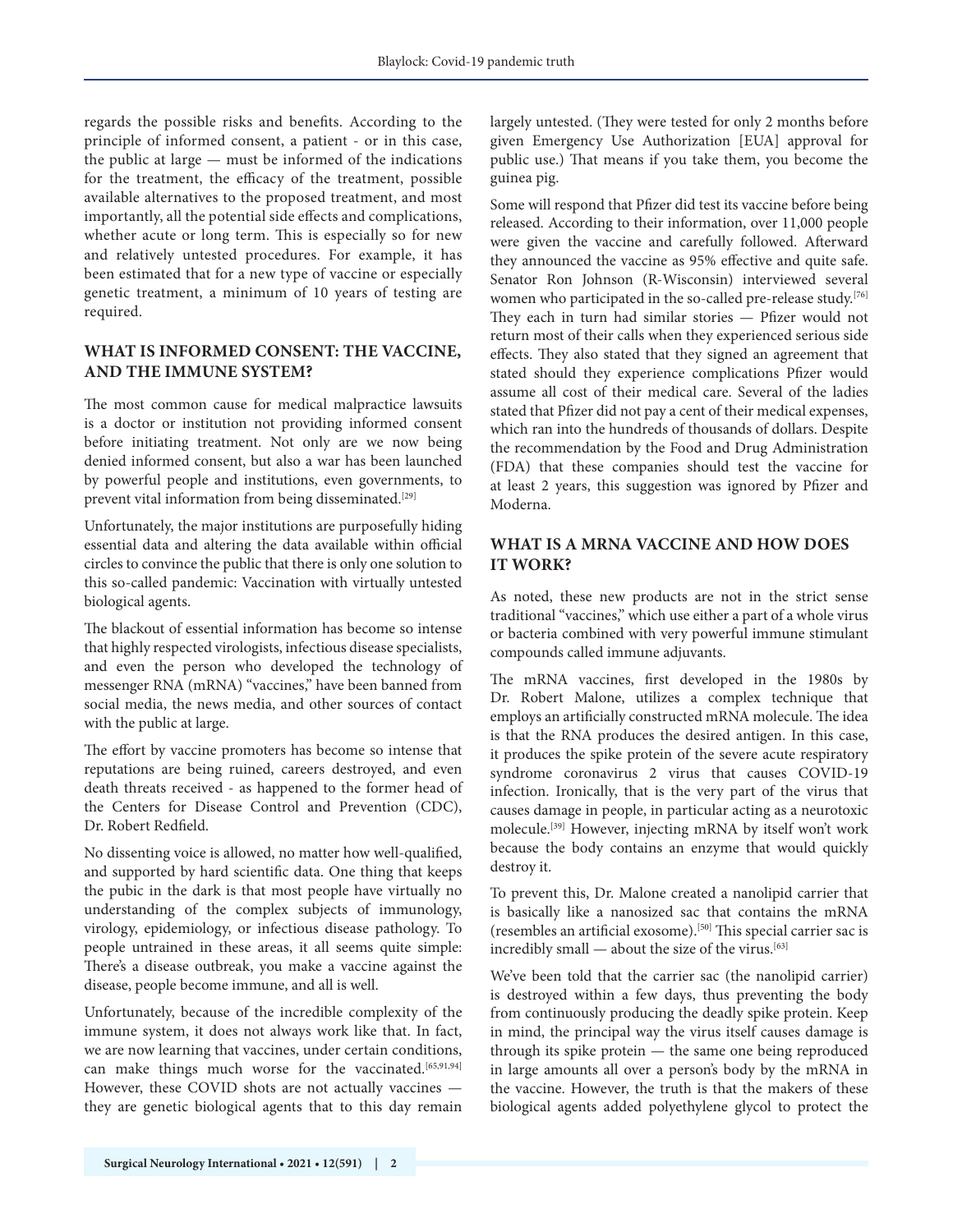nanolipid carrier so it would last much longer in the body thus allowing the mRNA to produce far more spike protein for a much longer period. In fact, we don't know how long the nanolipid/mRNA package lasts. The generated spike proteins may last months, years, or even a lifetime.

To summarize: The "vaccines" consist of artificially synthesized mRNA encapsulated within a protective sac (nanolipid carrier). The mRNA within the sac produces and releases an increasing amount of the destructive spike protein into your body — anywhere the nanolipid carrier is deposited. This is the critical part of the story. We were told that this sac of mRNA remains at the injection site in the person's arm, continuously producing the spike protein. Theoretically, your body then can make antibodies against the spike protein, supposedly protecting you from COVID-19 infection.

Dr. Malone and others discovered that Pfizer had secretly conducted a biodistribution study, to see where the nanolipid carrier went after being injected into the limb of the recipient of the vaccine. A Freedom of Information lawsuit was used to obtain a copy of this study performed secretly by Pfizer. The results were quite revealing and very frightening.

They discovered that rather than remaining at the site of the injection (usually the arm-deltoid region), these mRNAcontaining nanolipid carriers rapidly entered the bloodstream and were distributed all over the body, including the brain.<sup>[49]</sup>

The highest concentration of the injected nanolipid carriers was found in the ovaries of women.[75] The second highest concentration was within the bone marrow. High concentrations were also seen in the liver, lymph nodes, and spleen. In fact, the studies that demonstrated the nanolipid carriers were distributed among a number of tissues and organs, including:

- Lungs
- **Heart**
- Blood vessel lining
- **Muscles**
- Spinal cord
- **Brain**
- Kidneys.

# **THE SIDE EFFECTS OF THE GENETIC VACCINES AND EARLY TREATMENTS**

This distribution could explain some of the devastating complications being reported involving several organ systems in people who have received the COVID vaccines. For example, infiltration of the heart explains the rising number of cases of myocarditis (inflammation of the heart muscle) being reported. More than 2,700 cases of vaccineinduced heart inflammation (myocarditis and pericarditis) have occurred among all age groups.<sup>[68]</sup> Among ages 12-

17 years, there have been 520 reports of myocarditis and pericarditis. These young people face progressive heart failure, arrhythmias, and other cardiac problems later in their lives. During this same period, there were 16,310 deaths reported, an increase of 373 over the previous week. These numbers are far higher than are seen with the viral infection itself or associated with other vaccines.

Because the spike protein-producing nanolipid carriers are lodged within organs and tissues, the immune system is unable to respond efficiently to prevent damage and may be responsible for much of the damage as a bystander injury effect. For the vaccines using two injections, the priming effect of the first dose would almost assure a magnification of the damage, possibly by immunoexcitotoxicity.<sup>[15,16]</sup>

With some of these nanolipid carriers now lodged within the cells, any attempt by the immune system to neutralize them will cause considerable damage not only to those cells, but to a wide zone of cells around them. This is referred to as "bystander damage."

Essentially, once people are vaccinated, they will have the spike protein being produced everywhere in their bodies. Moreover again, recent studies confirm that it is the spike protein that causes COVID damage. That is, it's toxic.

Of course, we now know that very few people actually die from infection by the virus itself; they die from a dramatic immune system overreaction — the so-called cytokine storm, which can occur in any organ or tissue. The CDC recently admitted that only 10,500 people in the United States were actually killed by the virus itself. Most have died from complications of their chronic medical condition or in relationship to obesity.

In fact, studies have shown that even when the number of viruses in the body is high, most people infected with COVID either have few symptoms or have a moderate reaction — similar to other viral infections. Within eight to 11 days, they get better.

By this time, most, if not all the viruses, are no longer viable.<sup>[40,86,98]</sup> However, the dead viruses remain within the tissues, mainly in the lungs, where they stimulate the immune system to overreact — a mechanism, as stated, we refer to as a cytokine storm. Dead viruses can stimulate the immune system just as well as live viruses.

Studies of patients at this cytokine storm stage have shown that their breath contains no live viruses. Thus, wearing a mask is useless, and it impairs the patient's ability to get sufficient oxygen. Ironically, putting these patients on a ventilator (respirator) dramatically increases the death rate. It's thought that by using positive pressure to force the lung to work, the ventilator further damages the already severely damaged lungs.

The greatest success in saving such patients occurs when strong anti-inflammatory medications — such as high-dose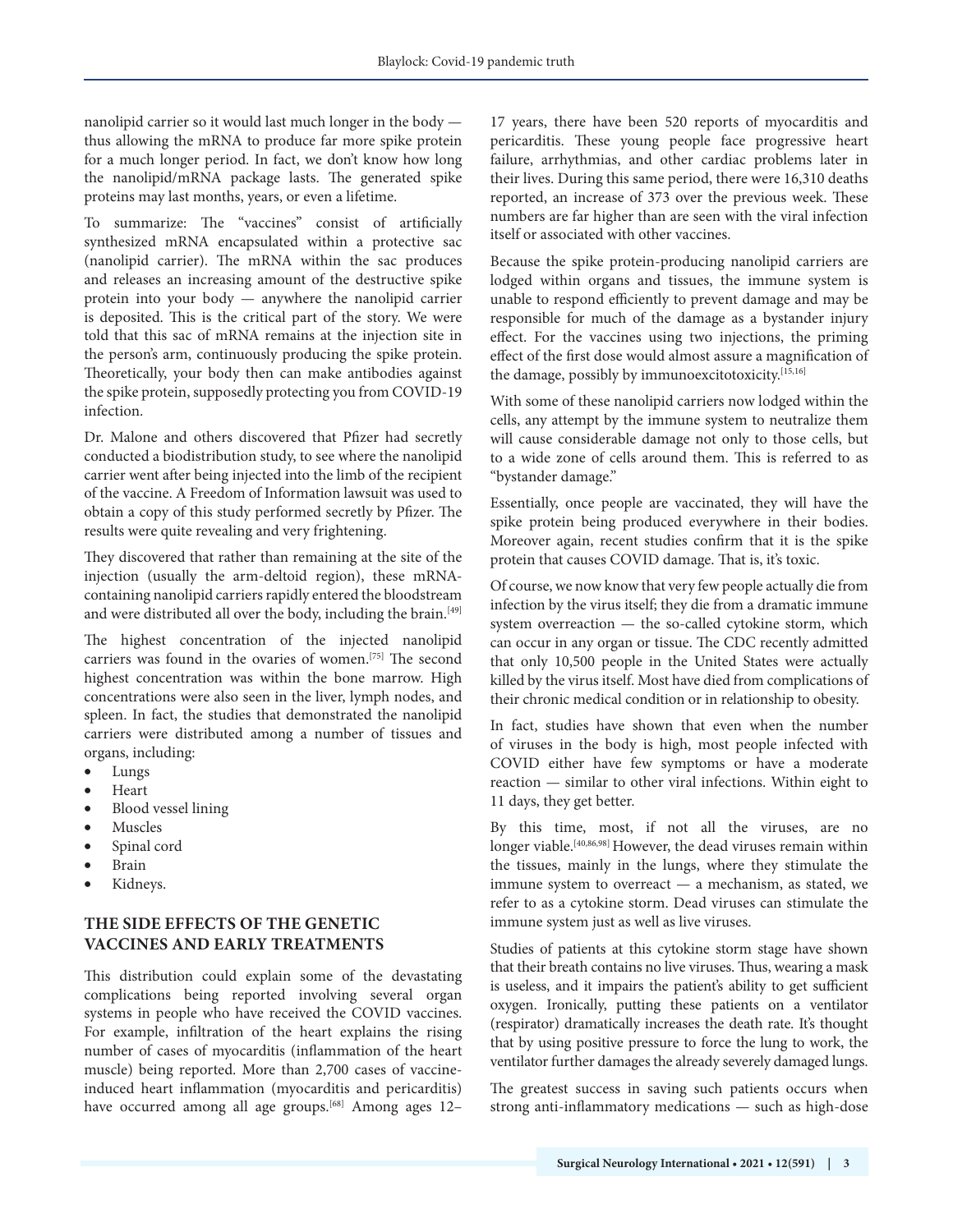corticosteroids, intravenous vitamin C, and Ivermectin are used.<sup>[45]</sup> In fact, in 27 studies conducted all over the world, Ivermectin drastically cut the death rate from COVID-19, even in the most severe and advanced cases.[4]

# **VACCINES MAY INCREASE THE SEVERITY OF COVID SYMPTOMS AND OVERREACTION OF THE IMMUNE SYSTEM**

The difference between getting infected with the virus and exposure to the vaccine is that in the former case only people with age-related frailty, several chronic illnesses, immune deficiencies, and people with other immune-suppressing disorders are at any substantial risk from COVID-19. That is no more than 5% of the population.

Severe disease or death in a healthy person below age 40 is extremely rare, occurring <0.01% of the time. But unlike natural infection, the vaccine — while still dangerous to those who are immune-suppressed — also does serious damage to young people, even if they're healthy. The majority of deaths associated with the vaccines are among the aged population, with the average age being 73.1 years.

As noted, we've seen a dramatic rise in cases of myocarditis in the vaccinated young, along with other serious injuries and deaths. This is happening because the nanolipid carrier of the mRNA travels directly to the heart, triggering intense inflammation in their heart muscle.<sup>[59]</sup> As also noted, this process could result in the production of the spike proteins for months, years, or even for a lifetime. The nanolipid carrier has been shown to enter the brain, liver, spleen, lymph nodes, and kidneys. Another reaction to these vaccines is what's called antibody dependent enhancement (ADE), a common reaction observed with other types of vaccines.<sup>[46,92]</sup> With ADE, exposure to the wild-type virus in the vaccinated person can trigger a much more pathological damaging effect than in the unvaccinated person.

Because the COVID vaccines trigger a dramatic increase in antibody production, ADE becomes much more likely. Not only does this result in an increase in severity of symptoms if a vaccinated person is exposed to the natural virus in the future, but the virus also reproduces faster and becomes more pathogenic, meaning the severity of a vaccinated person's illness is worse.

The H1N1 flu vaccine increased the risk of death for those who were vaccinated when they were exposed to the flu virus.[6] We see the same phenomenon with these COVID "vaccines," and many other types of vaccines. It may be that some of the hospitalizations and deaths now being seen are not due to a so-called "Delta variant," but rather are caused by the vaccines themselves.[55,89,90]

## **ARE THE NEW WAVES OF INFECTION REAL? IS TESTING FOR COVID-19 ACCURATE?**

The majority of the testing for COVID infection has been performed using what is called a polymerase chain reaction (PCR) test in which a person's nose or sometimes throat is swabbed for evidence of viral genetic material. The inventor of this test stated that no clinical infection can be diagnosed using the PCR test alone. Yet the CDC used this test to imply that tens of millions of Americans were infected with COVID-19.

We have now learned that the test does not identify the whole virus, just a segment. In addition, many other viruses, bacteria, and even some things that are not microorganisms at all can yield a positive test. For instance, the president of Tanzania secretly had a sheep, a goat, and a pawpaw (a type of fruit) tested using PCR by his health department.<sup>[60]</sup> The goat and the pawpaw both tested positive.

Recently, the CDC announced that the PCR test would no longer be used because they discovered that it cross-reacts with the influenza virus, meaning virtually all influenza infections in the last flu season could have been diagnosed as COVID-19. This explains why there were only a few hundred flu cases reported in the entire U.S. this past season — a number unprecedented in modern times. (The CDC claims that each year there are about 30,000 deaths from the flu and over 300,000 hospital admissions).

Cycles of the PCR test are run to amplify its sensitivity, and it is known that doing more than 30 cycles increases the likelihood of the test being falsely positive. Yet the CDC recommended that all labs perform 40 or more cycles, which would have meant that around 97% of positive tests were, in fact, negative. That is, the person tested most likely did not have a COVID infection.

Combined with the lack of specificity of the PCR test, fear mongering by the media and the CDC greatly exaggerated the impact of the first wave of the COVID outbreak. The same is almost certainly true with the new Delta variant. Virologists emphasize that the more people who are vaccinated, the more variants will appear.[20] However, while the variants are more contagious, they are less harmful. This is the nature of virus mutations.

### **WHO ARE THE SUPERSPREADERS OF THE VIRUS?**

In fact, based on the observation that the vaccinated have very high titers of virus in their nasopharynx, according to mRNA technology developer Dr. Robert Malone, it is the vaccinated who are more likely spreading the new variant, as they remain asymptomatic longer than an unvaccinated person.<sup>[47]</sup> Viral titers (concentrations) were found to be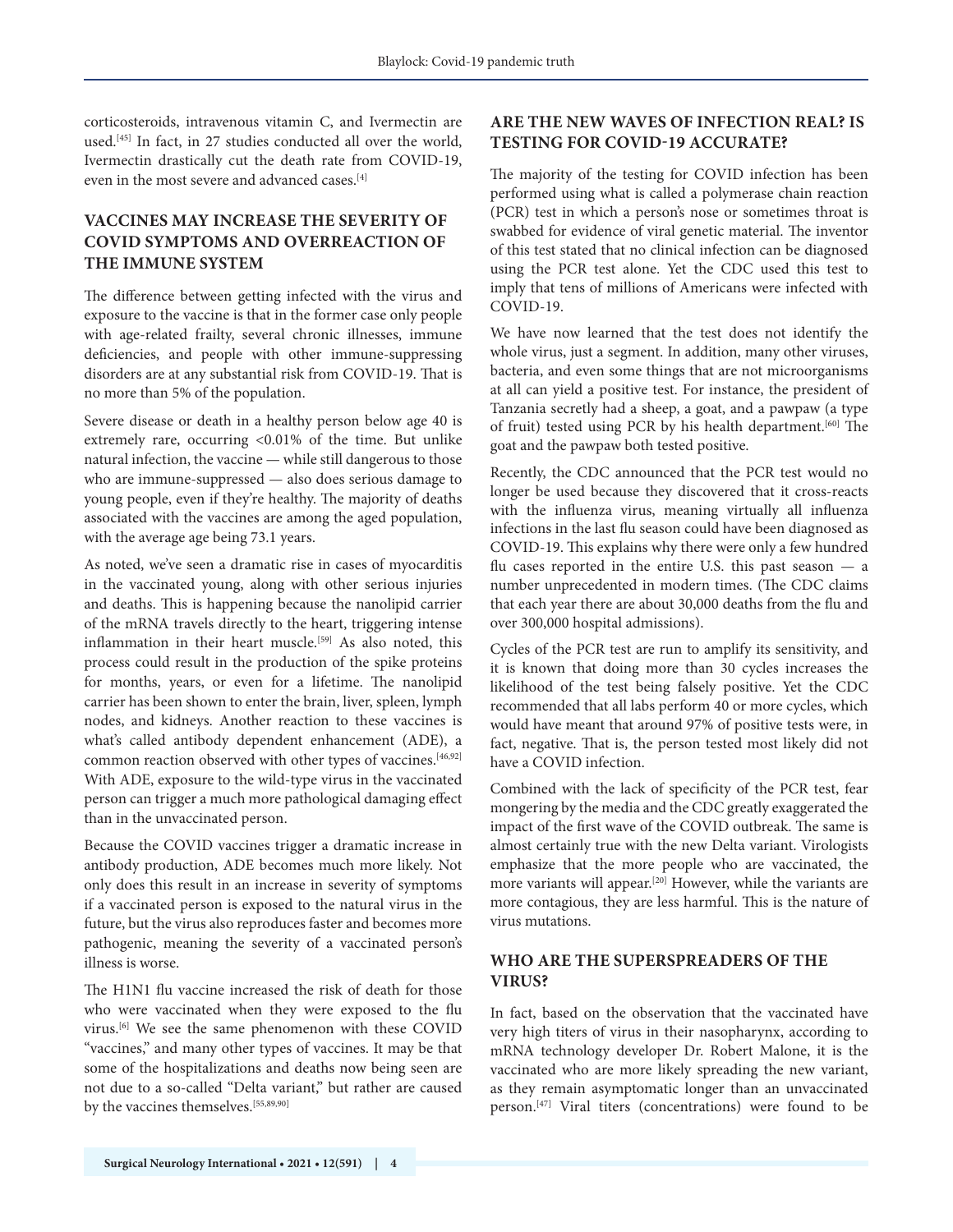very high in the noses of vaccinated as well as infected unvaccinated people. If the "vaccine" worked, they should have found none or extremely small amounts of the virus.

The average age of death from COVID-19 is around 75 years (95% occurred over age 65 years). Moreover, the highest death rate among vaccinated people is in the same age group — the very ones the vaccines are supposed to protect.

The most egregious form of this fear mongering is to imply that the Delta variant infections are all in the unvaccinated. This is not true. A study in Scotland, for example, found that 87% of Delta variant cases occurred in the fully vaccinated.<sup>[27]</sup> Similar findings were reported in the United Kingdom and Israel. Moreover, a recent report released by the CDC found that 74% of the cases in a Cape Cod, Massachusetts cluster were among vaccinated individuals.<sup>[54]</sup> Most of these people were reported to have the Delta variant.

# **WHAT ARE THE TRUE NUMBERS?**

The vaccines for COVID-19 stand to make more money for their developers than any other vaccines at any time in history. Those same companies also wield enormous financial power and influence in the media, medical journals, medical societies (such as the American Medical Association), hospitals, research institutions, and government bureaucracies (such as the National Institutes of Health [NIH]). Moreover, of course, they donate vast sums to elected officials.

We are witnessing an unprecedented attack on free speech directed at anyone who challenges pro-vaccine propaganda, including virologists, infectious disease specialists, epidemiologists, and pulmonologists. Dr. Michael Yeadon, ex-chief science officer for Pfizer; a whistleblower from Moderna; Dr. Robert Malone, the developer of the mRNA vaccine technique; and other highly qualified scientists have been banned from social media and the mainstream news outlets for speaking out. Why? Because they might convince people that these vaccines are dangerous, and that they should be halted immediately.

There is growing evidence that government agencies are hiding the true number seriously injured and killed by these vaccines. A lawsuit has been filed in Alabama federal court by attorney Thomas Renz based on sworn testimony of a government whistleblower. This person testified under oath that, according to actual government records from the Centers for Medicare and Medicaid Services, 45,000 people have died after getting the vaccine.<sup>[5]</sup>

This refers to data from just one government system reporting to the Vaccine Adverse Event Reporting System (VAERS). The real number of dead could be much higher.

Recall that at the height of the "pandemic," about 50% of all deaths occurred in nursing homes and that government

officials in several states had deliberately placed infected patients in these high- risk facilities.

Where are the highest rates of vaccine-related deaths now occurring? Nursing homes and among the elderly — the very ones we are supposed to be protecting. In some places, nursing home death rates secondary to the vaccines (most of which occur within 2 days of being vaccinated) equal or exceed the rate of deaths caused by the virus itself. Some nursing homes have reported vaccine-related death rates of 30% or higher. The vaccines were meant to protect the most vulnerable, but now those individuals are the ones dying and being injured by the vaccine itself.

# **ATTACKING THE REAL CURES**

As bad as all this is, what's worse in the alignment of forces being used to prevent safe methods from being used to stop this virus. When it was revealed that early use of hydroxychloroquine could significantly reduce the severity of the disease and prevent the need for a ventilator, reports immediately surfaced from government agencies declaring that the drug was of no use, was dangerous, and should not be used. This occurred despite reports of hydroxychloroquine's benefits from doctors actually treating patients. In some states, prescriptions for hydroxychloroquine were banned. We see the same thing with Ivermectin, another highly effective and safe medication.<sup>[45]</sup>

Every time a treatment was discovered that improved COVID patients' outcomes or prevented transmission of the virus, forces stepped in to prevent the treatment from being used.

A growing number of natural treatments that could have prevented the spread of this virus, including most of the serious infections, have been blocked by these controllers. Incredibly, a law was passed that prevented clinical physicians from even suggesting such treatments. Curcumin, baicalin, apigenin, luteolin, EGCG, myoinositol, ashwagandha, magnesium, docosahexaenoic acid/ eicosapentaenoic acid, high dose IV vitamin C, Vitamin D3, melatonin, astragalus, beta-glucan, mushroom extracts, and ashwagandha all enhance a person's immunity, thus preventing infection.<sup>[2,8,12,13,28,35,37,42,48,51,52,61,67,69,70,73,80,84,87,88,96,97]</sup>

As I have written, curcumin has been shown to dramatically reduce damage to the lungs caused by cytokine storms in experimental animals of a sepsis model. Nano- curcumin, being far better absorbed, should be even more effective.

Numerous studies have shown that the primary immune weapon against all viruses is the cytotoxic T cells. Astragalus significantly enhances the body's production of these immune cells.<sup>[24,31]</sup>

I recently published an article on how immunoexcitotoxicity plays a major role in cytokine storm reactions.[14] Basically,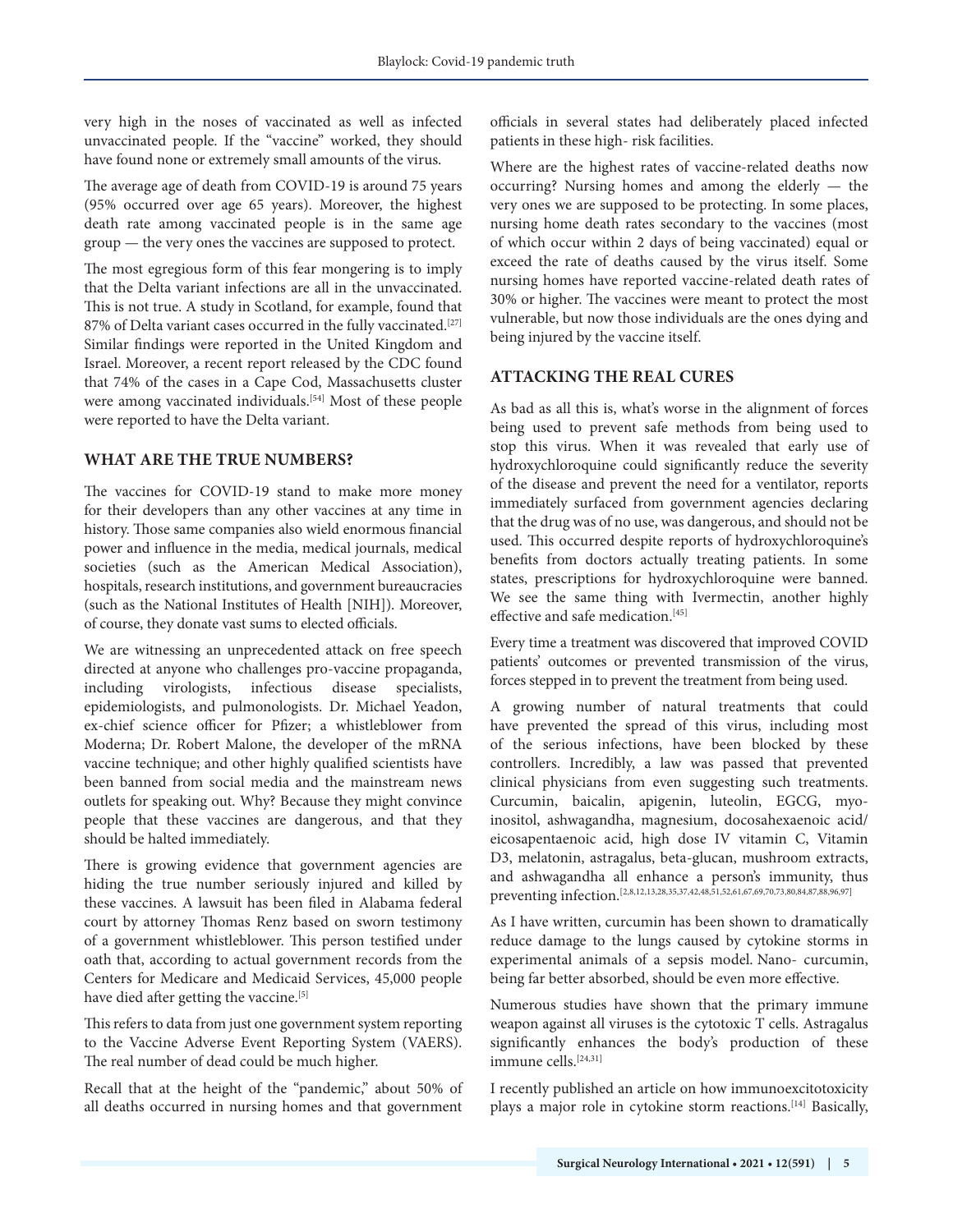the inflammatory cytokines activate NMDA glutamate receptors within the lung epithelial and endothelial cells as well as immune cells, leading to severe destruction of lung tissue and gross leakage of serum into the alveoli. In the article, I noted that the typical American diet contains very high levels of glutamate and other excitotoxic additives.<sup>[14]</sup> In addition, the tube feeding solutions used in hospitals contain high levels of glutamate. This fact is completely ignored by physicians treating COVID patients.

Dr. Pierre Kory, a founder of the Front Line COVID-19 Critical Care Alliance (FLCCC), made a number of discoveries that dramatically improved the survival of patients with serious COVID-19 cases. Unlike many of the vaccine-only proponents, Dr. Kory has spent his professional life treating some of the sickest in intensive care unit (ICU) settings, including hundreds of COVID patients. But each discovery he made was intensely resisted and rejected by the medical elite and bureaucracies, at least until the proof became so overwhelming that they could no longer deny it. In the interim, thousands died as a result of the elite controller's intransigence. There is evidence that early treatment, before deterioration occurs, can reduce hospitalization by 85 percent.[53]

## **THE STRANGE CASE OF IVERMECTIN**

Dr. Kory also discovered that Ivermectin, a medicine used to treat parasitic infections, was perhaps one of the most powerful weapons we possess in the battle against COVID-19, reducing the death rate of even very sick patients to such a degree that it has been called a medical miracle.<sup>[9,21,41,44]</sup>

Dr. Kory and his colleagues — all highly respected and frequently quoted pulmonary and infectious disease experts — put together a protocol using this safe, inexpensive medicine and other compounds. (FLCCC Alliance. www. flccc.net.) Their protocol has now been used around the world but not in the United States. Deaths and cases requiring hospitalization in countries that have used Ivermectin including Mexico, India, Brazil, Slovakia, the Czech Republic, Paraguay, Peru, Argentina, Zimbabwe, and major cities in other countries — have been dramatically and rapidly reduced. In addition, recovery times have been shortened, patient deterioration has been prevented when the drug was used early, and mortality has been reduced among severely ill ICU patients.

In fact, when taken once a week, Ivermectin has been shown to dramatically prevent COVID infection, even in hospital workers who are around many sick patients.<sup>[12,14]</sup> Ivermectin has been studied and shown to be highly effective in 27 carefully controlled trials that included 6,612 patients; 16 trials were randomized, prospective, controlled trials of the highest quality. Yet, the medical establishment — the

vaccine-only promoters — has rejected even considering this safe, inexpensive medication for treatment or prevention of COVID.

Worse, doctors, as well as the general public, are warned by medical associations, the FDA and the CDC not to use Ivermectin.[93] In some states, doctors can lose their license should they write a prescription for this lifesaving medication, one that has been used safely for the past 40 years all over the world as a treatment for parasitic infections.[33,58] Besides being a powerful antiinflammatory and suppressing viral replication Ivermectin has been shown to inhibit a major form of excitotoxicity seen in the face of chronic inflammation and microglial activation.[3]

# **THE ROLE OF THE PHARMACEUTICAL COMPANIES IN COVID-19 TREATMENTS AND FEAR**

It seems to me, and others, that the pharmaceutical companies making these vaccines don't want a rival treatment that would cut into their profits. In my opinion, these experimental vaccines are being distributed to the public under a false pretense. According to the EUA act, an experimental treatment cannot be used except in a proven national emergency (pandemic), and only if there are no other available treatments for the condition. Keep in mind that the FDA did not approve the drug presently being used by Pfizer — it is still under EUA regulations as an experimental "vaccine."

COVID-19 never satisfied the criteria for a pandemic, which requires that the infection must affect a large number of people around the world and have a high mortality rate. This pandemic definition has been used for decades — until this outbreak. The World Health Organization changed the criteria for this "pandemic," dropping the need for a high death rate.

For the majority of people, the death rate from COVID-19 is lower than that of a mild to moderate flu season. For those under age 40, the death rate is 0.01%; 99.99% of those infected will fully recover. For all ages, the death rate is 0.26%; 99.74% will recover. Those numbers do not justify mandatory vaccination.

On the other hand, eight clinical trials have shown a significant reduction in transmission of COVID-19, even among healthcare workers, with the use of Ivermectin. (FLCCC data).[32] Three of those studies were randomized clinical trials — research of the highest order. Based on these studies, the emergency authorization should be revoked, and vaccination should be stopped before more people are hurt.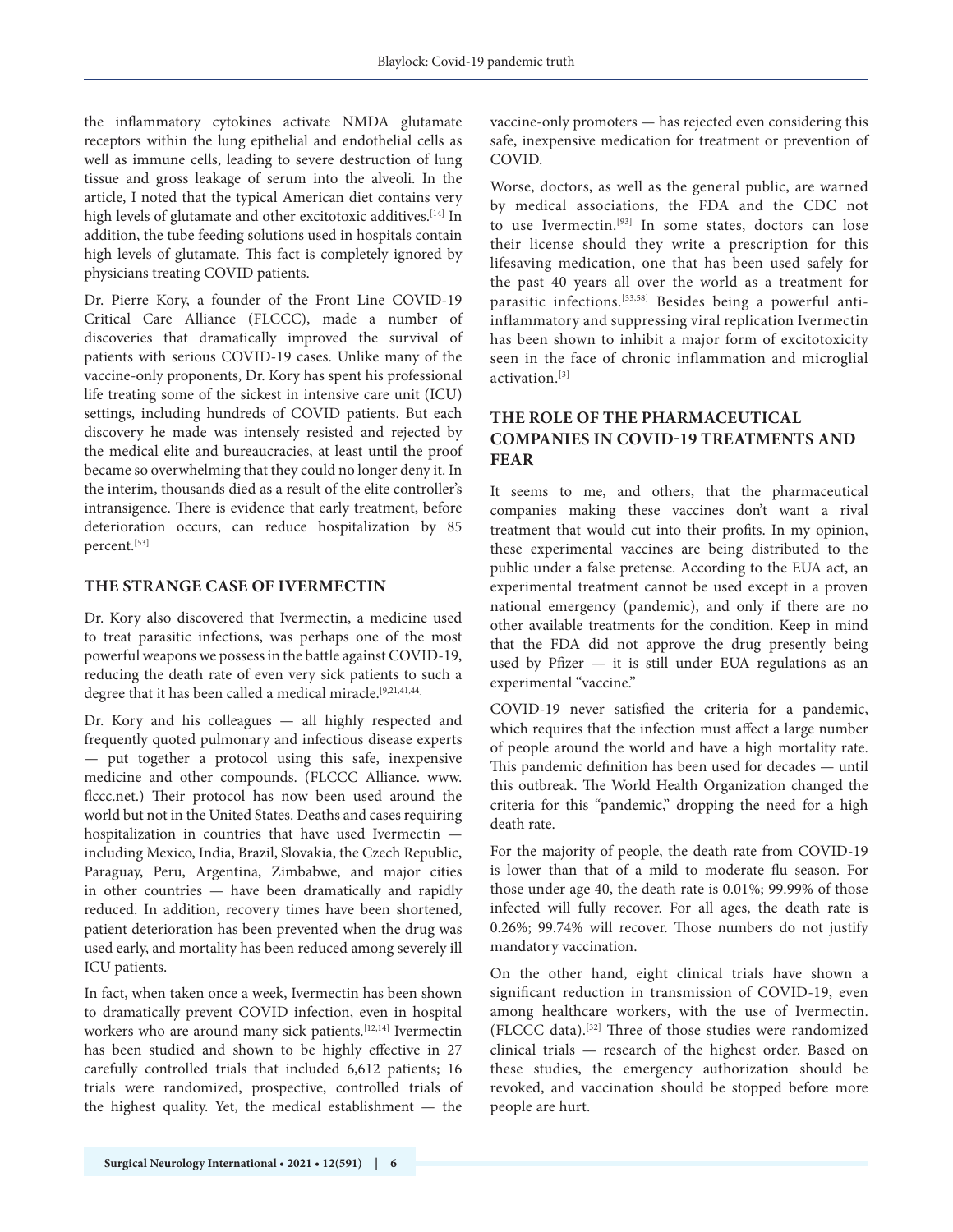## **MORE NATURAL PROTECTIONS AGAINST COVID**

There are a number of other natural treatments and preventatives that could be used by anyone wanting to protect themselves from COVID. The basis for all of these treatments is reducing inflammation, and several natural compounds also restore immune balance. Others are beneficial because they reduce immunoexcitotoxicity, a possible mechanism for cytokine storms.

These compounds include:

- Nano-curcumin
- Nano-quercetin
- N-acetyl-L-cysteine
- Intravenous Vitamin C (high dose)
- **Melatonin**
- B-complex vitamins
- **Hesperidin**
- **Pterostilbene**
- **Apigenin**
- **Magnesium**
- **Taurine**
- Baicalin

Immune stimulants should only be used during the first 8 days of a COVID infection to prevent aggravating hyperimmune symptoms. This 8-day period is the period when the virus is reproducing very rapidly in the lungs. After 8–11 days, all the viruses are dead, and then the danger is from a hyperimmune reaction to those dead viruses. At this stage the idea is to target inflammation and excitotoxicity, as live viruses are no longer the chief danger in most cases.

Recent studies have shown that a significant number of fully vaccinated people are contracting (supposedly) COVID-19 infections as in Israel, where virtually everyone has been vaccinated. In a carefully conducted study in Vietnam hospitals, it was shown that the vaccinated medical care workers were spreading high levels of viruses to fellow workers, patients, and visitors.[23] A majority of medical centers and hospitals in the United States have mandated vaccines for all employees, even those not in contact with patients. These studies suggest that the medical staff is now a major source of Covid-19 transmission and are acting as superspreaders.

More than 80% of the COVID-variant cases are in fully vaccinated people, and the latest reports indicate the vaccines are ineffective against variants — hence the call for renewed masking. (CDC report).<sup>[83]</sup> Ivermectin as a preventive measure has a success rate of around 80 to 85% against COVID-19. Some studies have reported no infections in hospital workers taking Ivermectin.

Fear remains the vaccine makers main weapon. The latest strategy is to convince the public that second and third

waves of new variants will restore the dangers that have subsided since the original appearance of this virus. All these preventive measures should work against any and all variants. And natural immunity to the original virus appears to give a person full protection against the so-called Delta variant.

This type of cross-immunity occurred with the outbreak of the much deadlier SARS virus, 2002–2004, even with 30% viral mutation variance. The Delta variant differs from the original COVID virus genetically by a mere 1.3%.

#### **UNKNOWN LONG-TERM COMPLICATIONS**

These vaccines were allowed to be used via the EUA even though only very short-term safety studies (2 months) had been conducted by the manufacturers. Several people who participated in these safety trials stated in a forum held by Senator Ron Johnson (R-Wis.) that Pfizer representatives promised them that any medical expenses they incurred as a result of the vaccines would be taken care of by the company. According to this testimony — Pfizer did not follow through on that promise.

Several women suffered serious and apparently permanent damage from taking the test vaccines. Several of these participants, as stated earlier, confirmed that Pfizer representatives would not return their calls, and never paid a cent of their incurred medical expenses. The VAERS data indicates that between December 14, 2020 and October 1, 2021 there were 111,921 reports of serious injuries following the COVID-19 vaccinations, which adds credence to the claims of the pre-release study group as far as a high incidence of serious complications before these vaccines were release upon the public.<sup>[68]</sup>

The FDA recommended a 2-year intensive study of those who had been vaccinated. The pharmaceutical companies rejected that recommendation. Congressional inquiries have shown that essentially zero studies have been conducted on the millions of American citizens who have taken these vaccines. (As noted in a letter from Senator Johnson to Francis Collins, director of the NIH; Rochelle Walensky, director of the CDC; and Janet Woodcock, acting commissioner of the FDA on July 13, 2021).

So far, we've only seen the short-term side effects of these vaccines, which are terrifying enough. However, long-term effects can occur years or even decades following vaccination.

## **VACCINES AND PREGNANCY**

Because the biodistribution study (noted above) demonstrates that the highest concentration of the mRNA-containing nanolipid carrier per gram of tissue in women occurred in the ovaries, meaning every vaccinated woman of reproductive age must now worry about possible infertility or a higher risk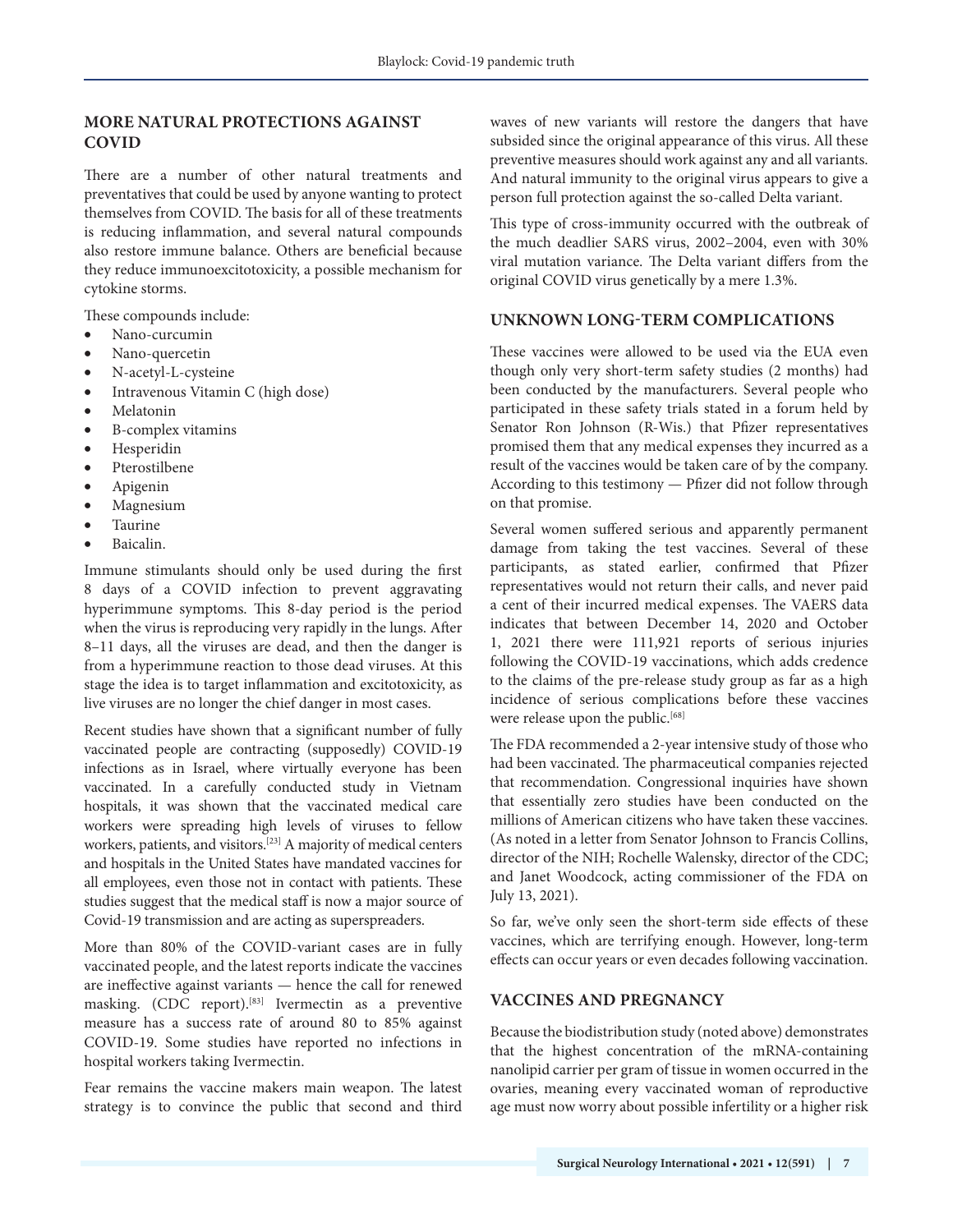of ovarian cancer. (The nanolipid mRNA induces chronic inflammation, the principal cause of most cancers). Data from a corrected preliminary study of vaccinated pregnant women reported in the New England Journal of Medicine demonstrated that pregnant women vaccinated during the first trimester of their pregnancy (20 weeks), had an 82% chance of losing their baby.[78] Yet the American Academy of Obstetrics and Gynecology announced, as did the CDC, that these vaccines were safe to take during pregnancy. It is known that immune stimulation during the third trimester dramatically increases the risk of the child becoming autistic or developing schizophrenia later in life.[56,64] An extensive literature demonstrates the danger of immune stimulation during pregnancy.<sup>[10,11,18,19,62]</sup>

We will not know if women vaccinated during their third trimester will have children with a higher risk of becoming autistic for at least 6 years, the usual time span for symptom appearance. Moreover, we will not know if a similarly vaccinated woman will have a schizophrenic child until that child reaches adolescence, which is the usual time of first symptom appearance for that condition.<sup>[43]</sup> As far as I know, no women or their husbands were warned of this real danger to their children.

No one knows what may happen in the future to these children. By their own admission the vaccine manufacturers conducted no studies with pregnant women prior to the release of these vaccines.

# **SERIOUS THREAT OF LONG-TERM NEUROLOGICAL COMPLICATIONS: OTHER WAYS THE VIRUS CAN INFECT CELLS IN THE BODY**

I have written several articles in peer-reviewed medical journals on the effects of excessive vaccination on brain development.<sup>[16,18]</sup> As noted, immune stimulation during pregnancy can alter how the child's brain develops. We know that the adult brain is also at risk following excessive immune stimulation.[66,70] One obvious risk is the induction of autoimmune diseases such as lupus, autoimmune encephalomyelitis, and multiple sclerosis. Neurodegenerative disease are also a real possibility based on careful research linking peripheral inflammation and central nervous system microglial/macrophage priming and activation.[25,57,74] There is some evidence that the spike protein may be able to trigger several neurodegenerative diseases, such as Parkinson's disease, amyotrophic lateral sclerosis, and most frightening Creutzfeldt-Jakob disease.[95] Recently, neurologists have classified at least two cases of neurological disorders in women post COVID-19 vaccination, which they classified as "functional" neurological disorders, suggesting a psychiatric causation. While this could be true in some

cases, we must keep in mind that the medical establishment also classified fibromyalgia, chronic fatigue syndrome, and autism spectrum disorders all as "functional" until real neurological explanations were forth coming. In a recent review Stephanie Seneff and Greg Nigh reviewed a number of possible unintended consequences associated with the mRNA vaccines with strong scientific reasoning.<sup>[77]</sup> There is also evidence that the mRNA being released can enter the cell nucleus thus altering the DNA of the cell.<sup>[81]</sup> This would open the possibility of a vertical transfer to offspring.

## **CROSS REACTION WITH OTHER HUMAN TISSUES: AUTO IMMUNITY**

Studies by Dr. James Lyons-Weiler and others have confirmed that components of the COVID vaccines cross-react with more than 11 human tissues, meaning autoimmune diseases can develop involving one or all those tissues. The biodistribution study demonstrated that the mRNA-containing nanolipid carrier entered the brain and spinal cord.

## **USING OTHER VIRUS CARRIERS IN THE BODY TO REACH THE CELLS: EXOSOMES**

New studies have demonstrated a very frightening possibility. We are all being told that the virus enters cells using principally the angiotensin-converting enzyme 2 receptor. But in truth, there is another mechanism: exosomes.<sup>[30,38,85]</sup> Exosomes are much like the nanolipid carrier used in the vaccines. They are microscopic sacs that contain various components — such as RNA and DNA fragments — that can leave the cell, travel to other cells, enter them, and pass along genetic information. Exosomes are a cell-communication mechanism.

Unfortunately, many viruses can hijack these exosomes, insert their genetic information, and then exit the infected cells and travel to surrounding cells or even distant cells and enter them, thus spreading the infection. Infections by viruses cause the infected cell to produce a tremendous number of exosomes — all containing the viruses' genetic information. The scary part is that the mRNA "vaccines" are essentially artificial exosomes, each carrying the very part of the virus (the spike protein) that does harm to the body. We have, in essence, traded a natural infection for an artificial one that could be far worse.

# **OVERREACTION OF THE IMMUNE SYSTEM STIMULATED BY THE VIRUS; CYTOKINE STORM (IMMUNOEXCITOTOXICITY IN THE BRAIN AND SPINAL CORD)**

A recent study demonstrated just how dangerous it is when infected exosomes enter the brain.<sup>[57]</sup> These exosomes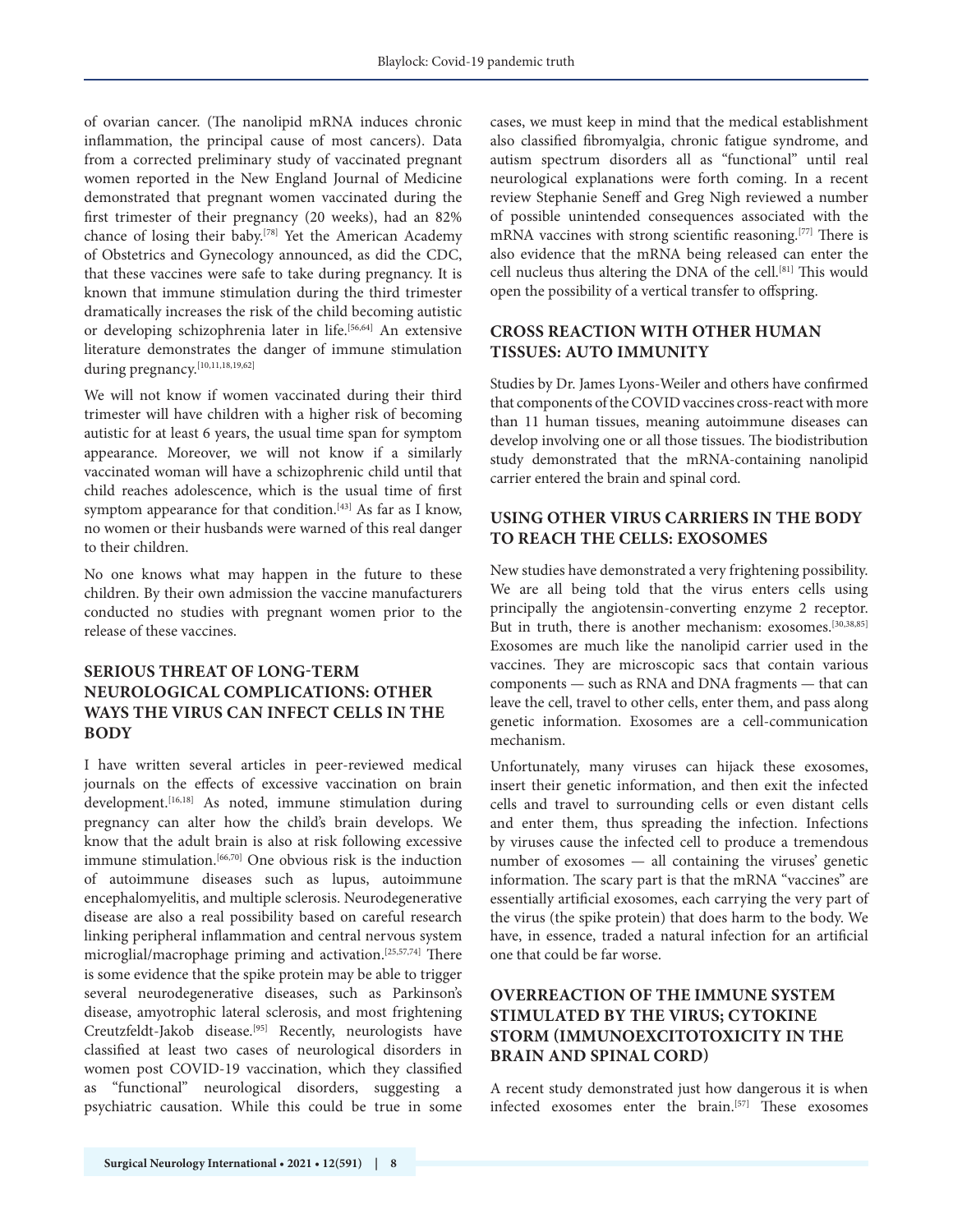entered microglia, the brain's special immune cells and the main source of excitotoxins. The exosomes caused the microglia to start generating very high levels of inflammatory cytokines and other immune mediators. These inflammatory substances are then released and do considerable harm to surrounding brain structures. This all occurs with the first injection.

We say that these microglia are "primed," meaning they are in a state of hyperreactivity, but have not fully released their destructive cytokines and excitotoxins yet. The second injection of the mRNA COVID vaccine activates this primed microglia, putting them into an extremely destructive state in which they release high concentrations of inflammatory cytokines and excitotoxins. This explains why people have worse reactions to the second vaccine dose.

The fear is that these vaccines could very well trigger neurodegeneration within specific brain areas, each causing a particular neurological disorder such as Alzheimer's disease, Parkinson's disease, ALS, or even a totally new neurological disorder never seen before.<sup>[22]</sup>

These vaccines can also trigger seizures, strokes, and even neuropsychiatric disorders. Keep in mind that in some cases these disorders do not appear for years or even decades. Dr. Peter McCullough, a professor of internal medicine and cardiology, cited a case in which a woman lost all memory after receiving the first vaccine dose.<sup>[26]</sup> He also told of a fully vaccinated woman who lost her baby after breastfeeding. The child died of a thrombotic/hemorrhagic episode.

It has been shown that the nanolipid carrier does pass into the mother's breast milk and can be transmitted through the placenta.[1,79,82] Studies have now shown that the COVID-19 spike protein can induce Parkinson's disease in humans.[26] The vaccine, in essence, releases massive doses of the spike protein within the body, including in the brain and spinal cord. Importantly, the release, because of the widespread distribution of the nanolipid carriers, is directly within each involved tissue, thus maximizing the damage. This is a disaster in the making. [4,7] In my opinion, these vaccines should be stopped now before many more are seriously hurt or even killed.<sup>[71,72]</sup>

#### **Declaration of patient consent**

Patient's consent not required as there are no patients in this study.

#### **Financial support and sponsorship**

Nil.

#### **Conflicts of interest**

There are no conflicts of interest.

#### **REFERENCES**

- 1. Alzamora MC, Paresdes T, Caceres D, Webb CM, Valdez LM, La Rosa M. Severe COVID-19 during pregnancy and possible vertical transmission. Am J Perinatol 2020;37:861-5.
- 2. Ames BN, Grant WB, Willett WC. Does the high prevalence of Vitamin D deficiency in African Americans contribute to health disparities? Nutrients 2021;13:499.
- 3. Andries M, van Damme P, Robberecht W, van den Bosch L. Ivermectin inhibits AMPA-receptor-mediated excitotoxicity in cultured motor neurons and extends the life span of a transgenic mouse model of amyotrophic lateral sclerosis. Neurobiol Dis 2007;25:8-16.
- 4. Ausman JI, Blaylock RL. The China Virus. What is the Truth? Available from: https://www.amazon.com
- 5. Available from: https://www.brighteon.com/5abe8b87-53bf-4483-96ca-0e76d8868a4a
- 6. Available from: https://www.brighteon.com/67e1f42f-77e8- 458c-97ce-f2f626586957
- 7. Available from: https://www.redpilluniversity.org/worldrenowned-physician-and-expert-on-covid-treatment- saysvaccines-are-bioterrorism
- 8. Avasarala S, Zhang F, Liu G, Wang R, London SD, London L. Curcumin modulates the inflammatory response and inhibits subsequent fibrosis in a mouse model of viral-induced acute respiratory distress syndrome. PLoS One 2013;8:e57285.
- 9. Behera P, Paltro BK, Singh AK, Chandanshive PD, Ravikumar SR, Pradhan SK, *et al*. Role of ivermectin in the prevention of SARS-CoV-2 infection among healthcare workers in India: A matched case-control study. PLoS One 2021;16:e0247163.
- 10. Bilbo SD, Block CL, Bolton JL, Hanamsagar R, Tran PK. Beyond infection-maternal immune activation by environmental factors, microglial development, and relevance for autism spectrum disorders. Exp Neurol 2018;299:241-51.
- 11. Bilbo SD, Schwartz JM. The immune system and developmental programming of brain and behavior. Front Neuroendocrinol 2012;33:267-86.
- 12. Bizzarri M, Lagana AS, Aragona D, Unfer V. Inositol and pulmonary function. Could myo-inositol treatment downregulate inflammation and cytokine release syndrome in SARS-CoV-2? Eur Rev Med Pharmacol Sci 2020;24:3426-32.
- 13. Blaylock RL, Maroon J. Natural plant products and extracts that reduce immunoexcitotoxicity-associated neurodegeneration and promote repair within the central nervous system. Surg Neurol Int 2012;3:19.
- 14. Blaylock RL. Excitotoxicity (immunoexcitotoxicity) as a critical component of the cytokine storm reaction in pulmonary viral infections, including SARS-CoV-2. IJVTPR 2021;1:223-42.
- 15. Blaylock RL. Immunology primer for neurosurgeons and neurologists. Part 1: Basic principles of immunology. Surg Neurol Int 2013;4:14.
- 16. Blaylock RL. Immunology primer for neurosurgeons and neurologists. Part 2: Innate brain immunity. Surg Neurol Int 2013;4:118.
- 17. Blaylock RL. Regimentation in Medicine and the Death of Creativity (Parts 1 & 2). United States: Hacienda Publishing; 2015. Available from: https://www.haciendapublishing.com
- 18. Blaylock RL. The danger of excessive vaccination during brain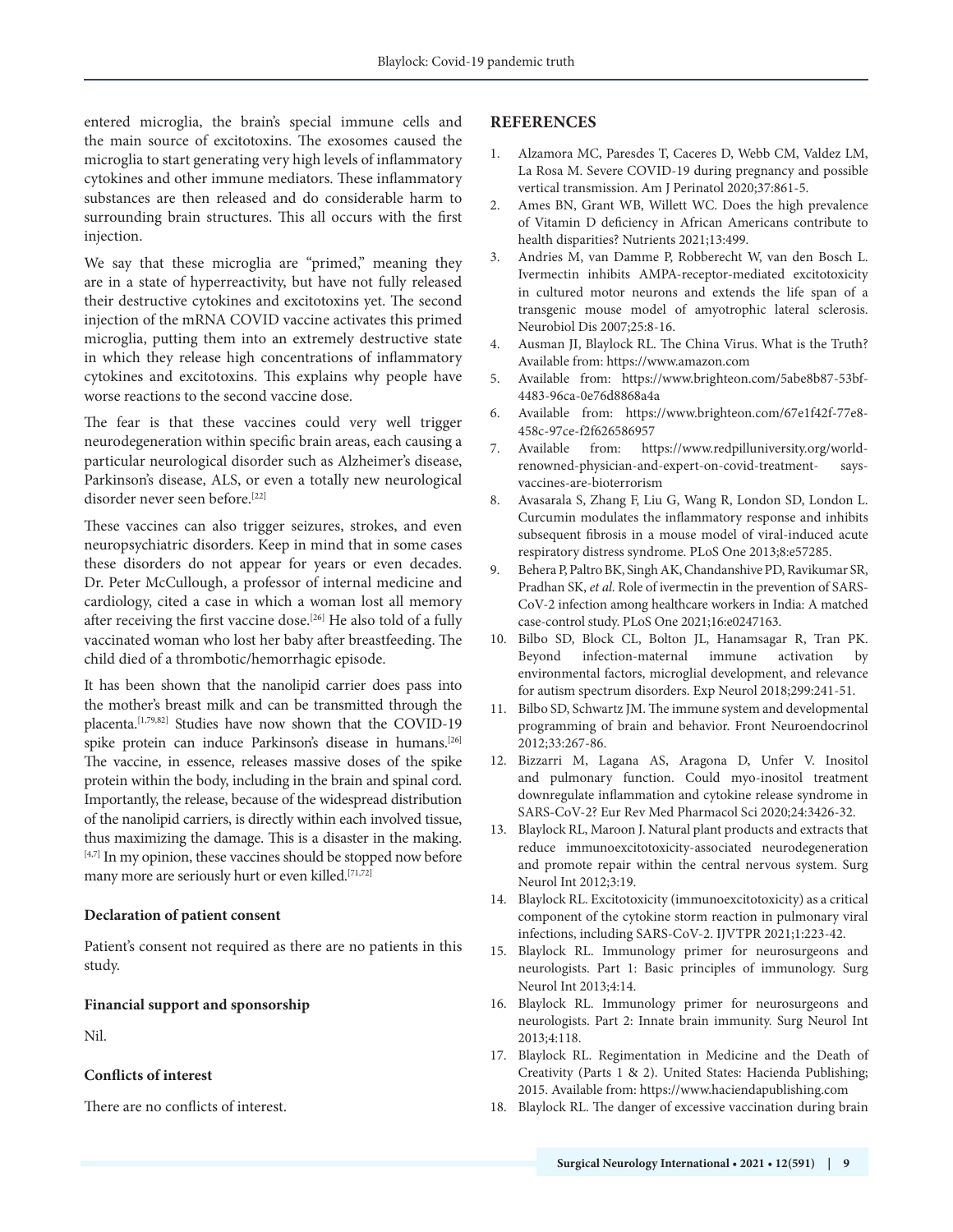development: The case for a link to autism spectrum disorders (ASD). Med Veritas 2008;5:1727-41.

- 19. Boisse L, Mouihate A, Ellis S, Pittman QJ. Long-term alterations in neuroimmune responses after exposure to lipopolysaccharide. J Neurosci 2004;24:4928-34.
- 20. Bossche GV Urgent Call to WHO: Time to Switch Gears; 2021. Available from: https://www.youtube.com/ watch?v=muldecrdlnu [Last accessed on 2021 Oct 04].
- 21. Bryant A, Lawrie TA, Dowswell T, Fordham EJ, Mitchell S, Hill SR, *et al*. Ivermectin for prevention and treatment of COVID-19 infection: A systematic review, meta-analysis, and trial sequential analysis to inform clinical guidelines. Am J Ther 2021;28:e434-60.
- 22. Caly L, Druce JD, Catton MG, Jans DA, Wagstaff KM. The FDA-approved drug Ivermectin inhibits the replication of SARS-CoV-2 *in vitro*. Antiviral Res 2020;178:104787.
- 23. Chau NV, Ngoc NM, Nguyet LA, Quang VM, Ny NT, Khoa DB, *et al*. An observational study of breakthrough SARS-CoV-2 Delta variant infections among vaccinated healthcare workers in Vietnam. EClinicalMedicine 2021;41:101143.
- 24. Cho WCS, Leung KN. *In vitro* and *in vivo* immunomodulating and immunorestorative effects of *Astragalus membranaceus*. J Ethnopharmacol 2007;113:132-41.
- 25. Classen JB. Review of COVID-19 vaccines and the risk of chronic adverse events including neurological degeneration. J Med Clin Res Rev 2021;5:1-7.
- 26. Cohen ME, Eichel R, Steiner-Birmanns B, Janah A, Loshpa M, Bar-Shalom R, *et al*. A case of probable Parkinson's disease after SARS-CoV-2 infection. Lancet Neurol 2020;19:805.
- 27. Daily Expose: COVID19-Deaths are Rising and Official Data Shows 87% of the People Who Died Were Vaccinated; 2021.
- 28. DiNicolantonio JJ, O'Keefe JH. Magnesium and Vitamin D deficiency as a potential cause of immune dysfunction, cytokine storm and disseminated intravascular coagulation in COVID-19 patients. Mo Med 2021;118:68-73.
- 29. Durden T, Malone R. India's Ivermectin Blackout. Open Source Truth 2021. How to Save the World, in Three Easy Steps.
- 30. Elrashdy F, Aljaddawi AA, Redwan EM, Uversky VN. On the potential role of exosomes in the COVID-19 reinfection/ reactivation opportunity. J Biomol Structure Dynam 2020;39:5831-42.
- 31. Fan Y, Hu Y, Wang D, Liu J, Zhang J, Zhao X, *et al*. Effects of *Astragalus* polysaccharide liposome in lymphocyte proliferation *in vitro* and adjuvanticity *in vivo*. Carbohydr Polym 2012;88:68-74.
- 32. FLCCC Alliance Prophylaxis and Treatment Protocol for COVID-19;2019. Available from: https://covid19criticalcare. com/ivermectin-in-covid-19/
- 33. Geary TG. Ivermectin 20 years on: Maturation of a wonder drug. Trends Parasitol 2005;21:530-2.
- 34. Glaser G. California Medical Board Heard Testimony in Trial of Physician Who Risk Losing License for Writing Medical Exemptions; 2021.
- 35. Greiller CL, Martineau AR. Modulation of the immune response to respiratory viruses by Vitamin D. Nutrients 2015;7:4240-70.
- 36. Hammond JR. How a Respected Physician Lost his Medical License-Because he Supported Informed Consent, Children's

Health Defense; 2021.

- 37. Hardeland R, Cardinali DP, Brown GM, Pandi-Perumal SR. Melatonin and brain inflammaging. Prog Neurobiol 2015;127- 128:46-63.
- 38. Hassanpour M, Rezaie J, Nouri M, Panahi Y. The role of extracellular vesicles in COVID-19 virus infection. Infect Genet Evol 2020;85:104422.
- 39. Hassanzadeh K, Pena HP, Dragotto J, Buccarello L, Iorio F, Pieraccini S, *et al*. Considerations around the SARS-CoV-2 spike protein with particular attention to COVID-19 brain infection and neurological symptoms. ACS Chem Neurosci 2020;11:2361-9.
- 40. He X, Lau EHY, Wu P, Deng X, Wang J, Hao X, *et al*. Temporal dynamics in viral shedding and transmissibility of COVID-19. Nature Med 202;26:672-5.
- 41. Helwig MD, Maia A. A COVID-19 prophylaxis? Lower incidence associated with prophylactic administration of ivermectin. Int J Antimicrob Agents 2021;57:1062.
- 42. Hoang BX, Shaw G, Fang W, Han B. Possible application of highdose vitamin C in the prevention and therapy of Coronavirus infection. J Glob Antimicrob Resist 2020;23:256-62.
- 43. Jonakait GM. The effects of maternal inflammation on neuronal development: Possible mechanisms. Int J Dev Neurosci 2007;25:415-25.
- 44. Kory P, Meduri GU, Varon J, Iglesias J, Marick PE. Review of the emerging evidence demonstrating the efficacy of ivermectin in the prophylaxis and treatment of COVID-19. Am J Ther 2021;28:e299-318.
- 45. Lehrer S, Rheinstein PH. Ivermectin docks to the SARS-CoV-2 spike receptor-binding domain. Attached to ACE2. *In Vivo* 2020;34:3023-6.
- 46. Liu L, Wei Q, Lin Q, Fang J, Wang H, Kwok H, *et al*. Anti-spike IgG causes severe acute lung injury by skewing macrophage responses during acute SARS-CoV infection. JCI Insight 2019;4:e123158.
- 47. Loffredo J. Fully Vaccinated are COVID 'Super-Spreaders", Says Inventor of mRNA Technology; 2021.
- 48. Maiti S, Banerjee A. Epigallocatechin gallate and theaflavin gallate interaction in SARS-CoV-2 spike protein central channel with reference to the hydroxychloroquine interaction: Bioinformatics and molecular docking study. Drug Dev Res 2020;82:86-96.
- 49. Malone R. How to Save the World, in Three Easy Steps. Available from: https://www.youtube.com/watch?v=6XkRq4PaHqo.
- 50. Malone R. The True Story of How the mRNA Vaccination Was Invented. Available from: https://www.rwmalonemd.com/ mrna-vaccine-inventor
- 51. Mariani J, Gimenez VM, Bergam I, Tajer C, Antineitti L, Inserra F, *et al*. Association between Vitamin D deficiency and COVID-19 incidence, complications, and mortality in 46 countries: An ecological study. Health Secur 2020;19:302-8.
- 52. Marick PE, Khangoora V, Rivera R, Hooper MH, Cataravas J. Hydrocortisone, Vitamin C, and thiamine for the treatment of severe sepsis ad septic shock: A retrospective before-after study. Chest 2017;151:1229-38.
- 53. McCullouch PA, Kelly RJ, Ruocco G, Lerma E, Tumlin J, Wheelan KR, *et al*. Pathophysiological basis and rationale for early outpatient treatment of SARS-CoV-2 (COVID-19)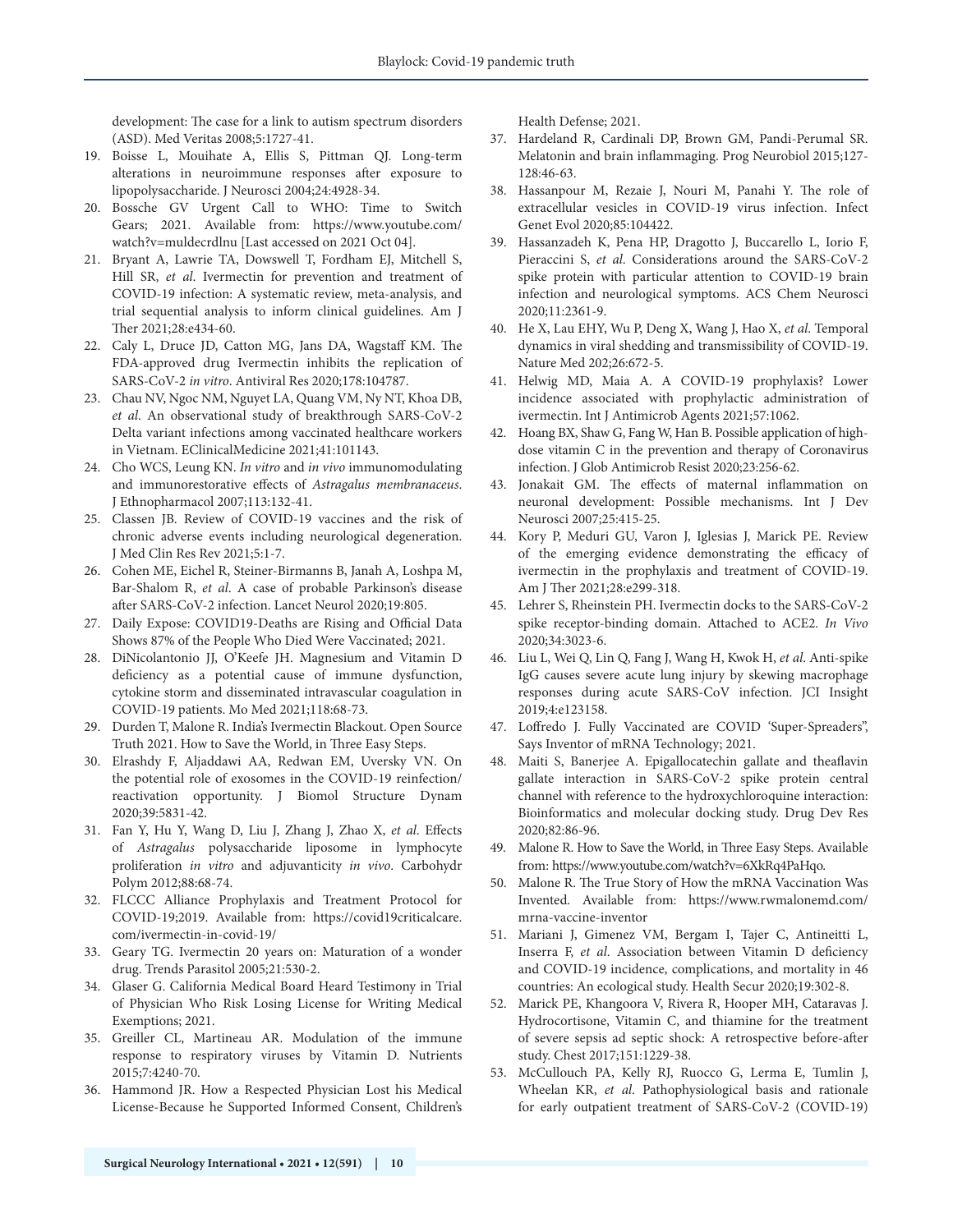infection. Am J Med 2021;134:16-22.

- 54. Medpage Today: CDC Alarmed: 74% of Cases in Cape Cod Cluster were among the Vaxxed. Medpage Today July 30; 2021..
- 55. Mercola J. How CDC Manipulated Data to Create "Pandemic of the Unvaxxed" Narrative; 2021.
- 56. Meyer U, Nyffeler M, Schwendener S, Knuesel I, Yee B, Feldon J. Relative prenatal and postnatal maternal contributions to schizophrenia-related neurochemical dysfunction after in utero immune challenge. Neuropsychopharmacology 2008;33:441-56.
- 57. Mishra R, Banerjea A. SARS-CoV-2 spike targets USP33-IRF9 axis via miR-148a to activate human microglia. Front Immunol 2021;12:656700.
- 58. Mumper E. The Research is Clear: Ivermectin is a Safe. Effective Treatment for COVID. So Why Isn't It Being Used? 2021.
- 59. Nassar M, Nso N, Gonzalez C, Lakhdar S, Alshamam M, Elshafey M, *et al*. COVID-19 vaccine-induced myocarditis: Case report with literature review. Diabetes Metab Syndr 2021;15:102205.
- 60. Ng K. Tanzania Coronavirus Kits Raise Suspicion after Goat and Pawpaw Test Positive; 2020.
- 61. Ni H, Jin W, Zhu T, Wang J, Yuan B, Jiang J, *et al*. Curcumin modulates TLR4/NF-kB inflammatory signaling pathway following traumatic spinal cord injury in rats. J Spinal Cord Med 2015;38:199-206.
- 62. Parker-Athill EC, Tan J. Maternal immune activation and autism spectrum disorder: Interleukin-6 signaling as a key mechanistic pathway. Neurosignals 2010;18:113-28.
- 63. Pascolo S. Messenger RNA-based vaccines. Exp Opin Biol Ther 2004;4:1285-94.
- 64. Patterson PH. Immune involvement in schizophrenia and autism: Etiology, pathology and animal models. Behav Brain Res 2009;204:313-21.
- 65. Perlman S, Dandekar AA. Immunopathogenesis of coronavirus infections: Implications for SARS. Nat Rev Immunol 2005;5:917-27.
- 66. Perry VH, Teeling J. Microglia and macrophages of the central nervous system: The contribution of microglia priming and systemic inflammation to chronic neurodegeneration. Semin Immunopathol 2013;35:601-12.
- 67. Porro C, Cianciulli A, Trotta T, Lofrumento DD, Panaro MA. Curcumin regulates anti-inflammatory responses by JAK/ STAT/SOCS signaling pathway in BV-2 microglial cells. Biology 2019;8:51.
- 68. Redshaw M. Reports of Serious Injuries after COVID Vaccines Near 1, 12, 000, as Pfizer ask FDA to Green Light Shots for Kids 5 to 11; 2021.
- 69. Rezai-Zadeh K, Ehrhart J, Bai Y, Sanberg PR, Bickford P, Tan J, *et al*. Apigenin and luteolin modulate microglial activation via inhibition of STAT1-induced CD40 expression. J Neuroinflammation 2008;5:41.
- 70. Riazi K, Galic MA, Kentner A, Reid AY, Sharkey KA, Pittman QJ. Microglia-dependent alteration of glutamatergic synaptic transmission and plasticity in the hippocampus during peripheral inflammation. J Neurosci 2015;35:4942-52.
- 71. Rogers T. Will "Deaths of Despair" Outpace Death from Coronavirus? 2020.
- 72. Ruse A, Grover N. A Land Without Faces. LifeSite News.

Children Born During Pandemic Have Lower IQs, US Study Finds. London: The Guardian; 2021.

- 73. Sarkar S, Hewison M, Studzinski GP, Li YC, Kalia V. Role of Vitamin D in cytotoxic T lymphocyte immunity to pathogens and cancer. Crit Rev Clin Lab Sci 2016;53:132-45.
- 74. Sarma JD. Microglia-mediated neuroinflammation is an amplifier of virus-induced neuropathology. J Neurovirol 2014;20:122-36.
- 75. SARS-CoV-2 mRNA Vaccine (BNT162,PF-07302048) Summery of Pharmacokinetic study. FOLA Lawsuit Release of Pfizer Confidential Report. Available from: https://www. pmda.go.jp/drugs/2021/P20210212001/672212000\_30300A MX00231\_I100\_1.pdf.
- 76. Senator Ron Johnson Collects Stories of Doctors and Nurses Suffering due to Vaccine Mandates and Victims of Vaccine Side Effects, News+Rescue; 2021.
- 77. Seneff S, Nigh G. Worse than the disease? Reviewing some possible unintended consequences of the mRNA vaccines against COVID-19. IJVTPR 2021;2:402-43.
- 78. Shimabukuro TT, Kim SY, Myers TR, Moro PL, Oduyebo T, Panagiotakopoulos L, *et al*. Preliminary findings of mRNA Covid-19 vaccine safety in pregnant persons. N Engl J Med 2021;384:2273-82.
- 79. Sisman J, Jaleel MA, Moreno W, Rajaram V, Collins RR, Savani RC, *et al*. Intrauterine transmission of SARS-CoV-2 infection in a preterm infant. Pediatr Infect Dis J 2020;39:e265-7.
- 80. Sordillo PP, Helson L. Curcumin suppression of cytokine release and cytokine storm. A potential therapy for patients with Ebola and other severe viral infections. *In Vivo* 2015:29:1-4.
- 81. Sousa A, Martinez-Albarracin MJ, Velilia AZ. mRNA, nanolipid particles and PEG: A triad never used in clinical vaccines is going to be tested on hundreds of millions of people. Biomed J Sci Tech Res 2021;34:26444-51.
- 82. Stonoga ET, de Aleida Lanzoni L, de Oliveira AL, Christe JA, Fugaca CA, Pra DM, *et al*. Intrauterine transmission of SARS-CoV-2. Emerg Infect Dis 2021;27:638-41.
- 83. Subramanian SV, Kumar A. Increases in COVID-19 are unrelated to levels of vaccination across 68 countries and 2947 counties in the United States. Eur J Epidemiol 2021:1-4. Doi: https://doi.org/10.1007/s10654-021-00808-7
- 84. Sulli A, Gotelli E, Casabella A, Paolino S, Pizzorini C, Alessandri E, *et al*. Vitamin D and lung outcomes in elderly COVID-19 patients. Nutrients 2021;13:717.
- 85. Sur S, Khatun M, Steele R, Isbell TS, Ray R, Ray RB. Exosomes from COVID-19 patients carry Tenascin-C and Fibrinogen-ß in triggering inflammatory signals in cells of distant organ. Int J Mol Sci 2021;22:3184.
- 86. To KK, Tsang OT, Leung WS, Tam AR, Wu TC, Lung DC, *et al*. Temporal profiles of viral load in posterior oropharyngeal saliva samples and serum antibody responses during infection by SARS-CoV-2: An observational cohort study. Lancet Infect Dis 2020;20:565-74.
- 87. Tremblay ME, Zhang I, Bisht K, Savage JC, Lecours C, Parent M, *et al*. Remodeling of lipid bodies by docosahexaenoic acid in activated microglial cells. J Neuroinflammation 2016;13:116.
- 88. Tripathi MK, Singh P, Sharma S, Singh TP, Ethayathulla AS, Kaur P. Identification of bioactive molecule from *Withania*